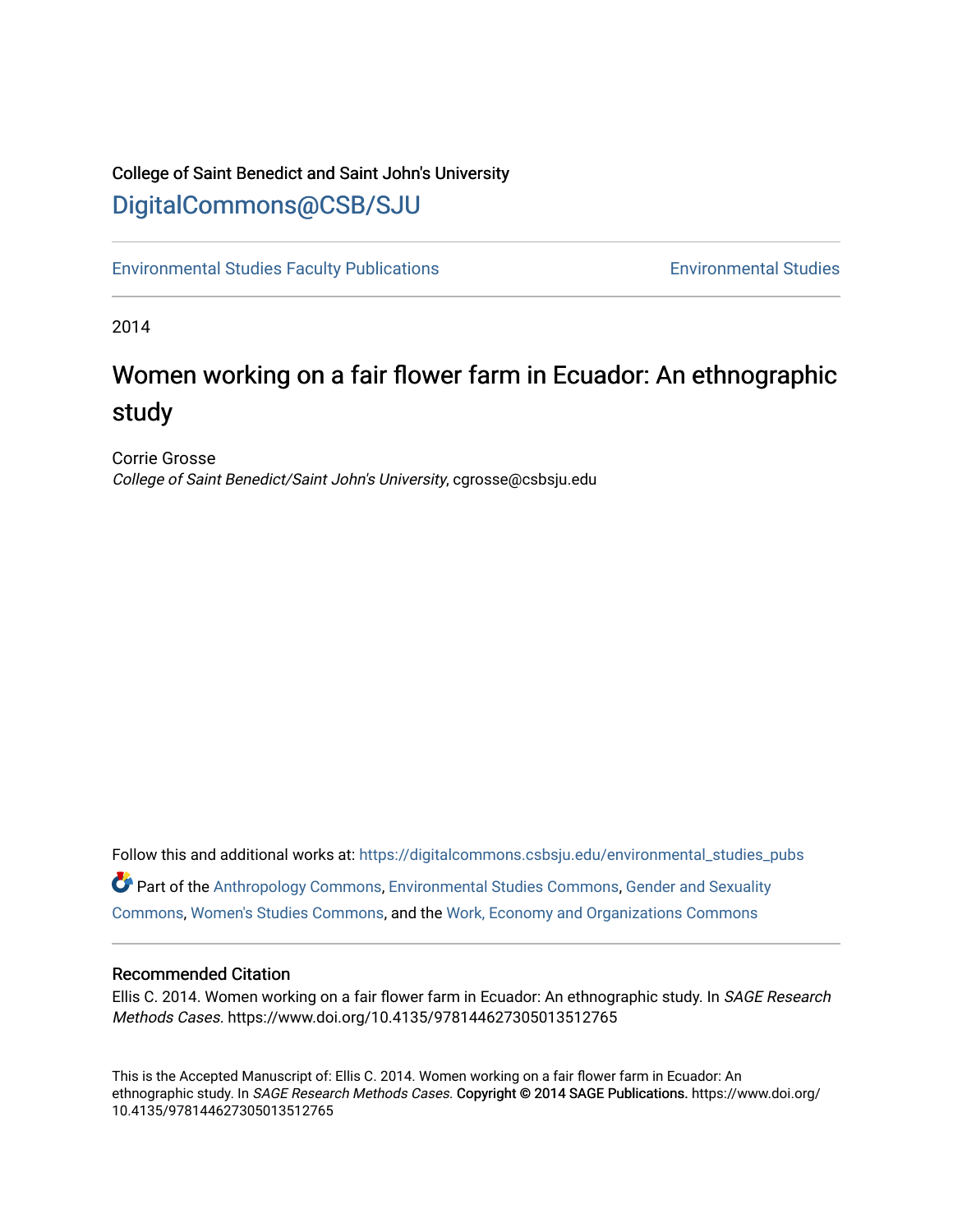## **Women working on a fair flower farm in Ecuador: An ethnographic study**

Corrie Ellis

University of California Santa Barbara

## **Contributor biography**

Corrie Ellis is a PhD student in the department of Sociology at the University of California Santa Barbara whose area interests include gender, development, labor, environment, social change and Latin America. She holds an MA in Sociology from the University of California Santa Barbara and a BA in Sociology and Spanish from the University of Idaho. Corrie is currently preparing research examining women's organizing strategies in the global climate justice movement.

## **Relevant disciplines**

Sociology, Anthropology

## **Academic level**

Intermediate Undergraduate, Advanced Undergraduate, Postgraduate

## **Methods used**

Ethnography, feminist research, qualitative interviews, participant observation, focus groups, grounded theory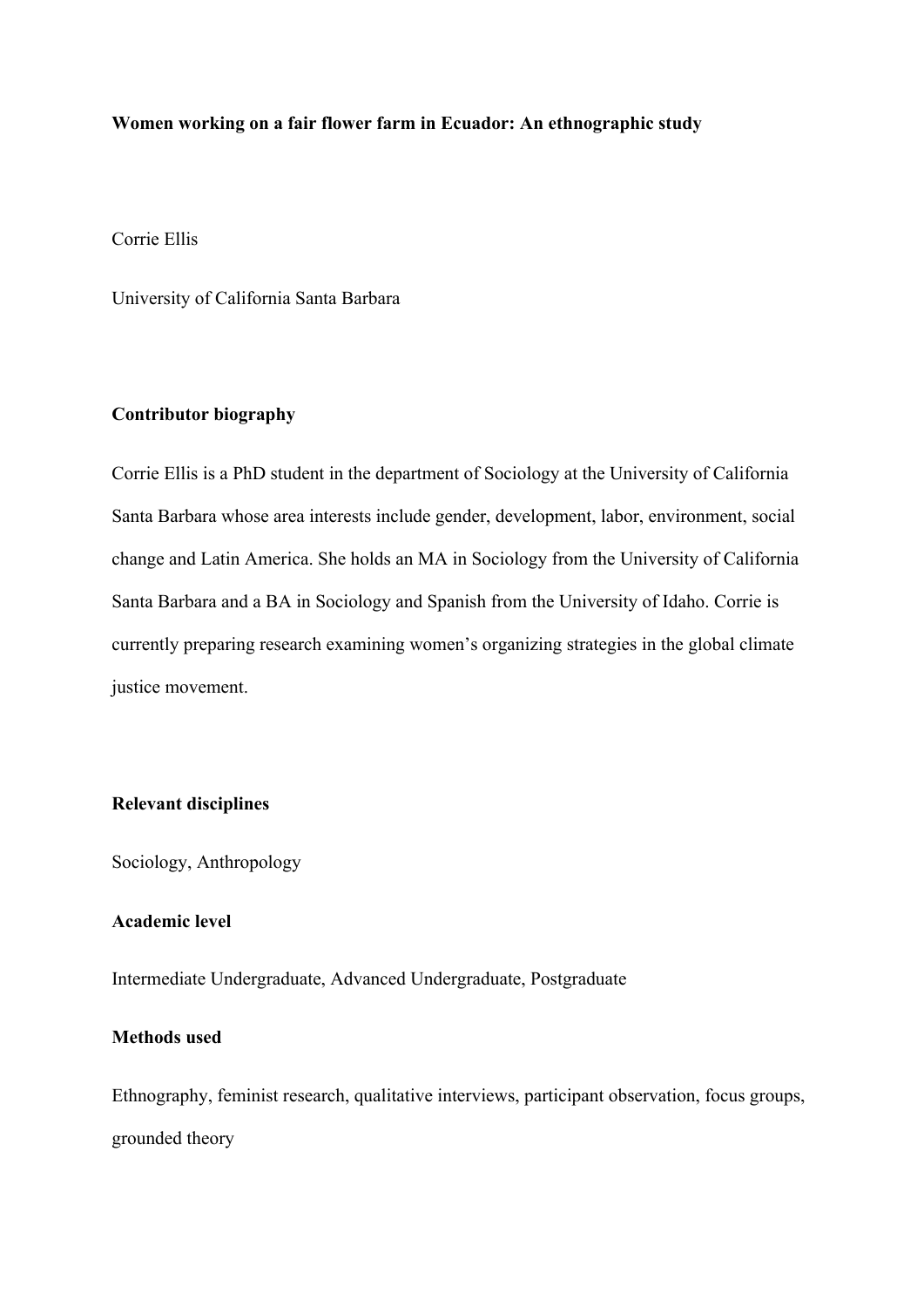#### **Keywords**

Ecuadorian floriculture, women and work, gender, flower industry, Fairtrade, ethical certifications, export production, labor conditions, ethnography, feminist research methods

#### **Link to the research output**

Ellis, C. (2013). *Como es duro es bonito: Labor conditions and gendered complexities for women working on a fairtrade rose farm in Ecuador*. (Unpublished MA thesis). University of California Santa Barbara, Santa Barbara, USA.

## **Abstract**

Despite a history of worker exploitation and environmental degradation, today the cut-flower industry is striving for ethical production practices. Ecuador is leading the way in this regard, and one farm, Fairtrade certified Nevado Roses, appears to be a shining example.

In 2012, I set out to conduct ethnographic research centering workers' perspectives about labor conditions and life as Fairtrade rose cultivators at Nevado Roses. I wanted to understand how women, who comprise the majority of flower workers, fare on a farm with socially and environmentally sustainable policies. The research confirmed the benefits of ethical production practices, but also revealed that Fairtrade production does not alleviate workers' struggles to balance work and family.

This case describes the research methods I employed, from the inception of the research idea to the final stages of analysis. It highlights the challenges encountered and choices made at all stages of the project to give readers a behind-the-scenes view of ethnographic research. I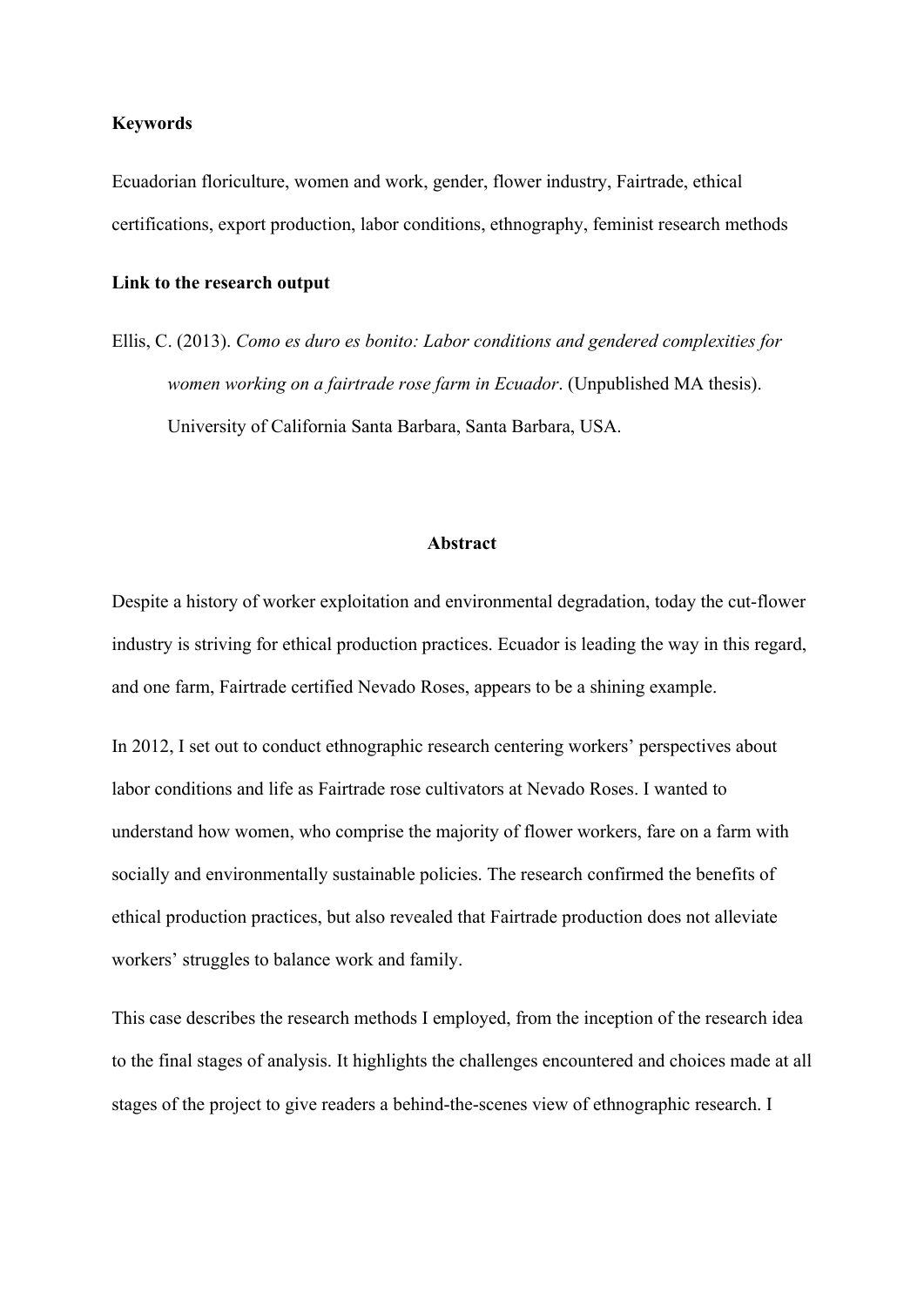focus attention on feminist research methods and the relationships between the researcher and the research subjects.

## **Learning outcomes**

This case seeks to expose the reader to the kinds of decisions that go into planning and conducting an ethnographic study. By the end of the case, you should:

- Be more aware of the challenges that arise when conducting ethnographic research abroad or at home.
- Understand the value of feminist research methods that take account of the power, privilege and difference of the researcher and research subjects.
- Develop an awareness of the importance of creating reciprocal relationships between the researcher and informants or gatekeepers.
- Understand how to incorporate reciprocal practices into your own research.
- Be able to critically examine methodological weaknesses, strengths and strategies in this case that can extend to other ethnographic studies.

## **Women and floriculture**

Since the 1960s, women have been the primary cultivators of cut-flowers in equatorial regions of the world. These women are often exposed to unstable, unsafe and unjust working conditions. Today, however, there are signs of change. In Ecuador, a top exporter of flowers, a number of farms are implementing ethical labor initiatives, one of which is Fairtrade.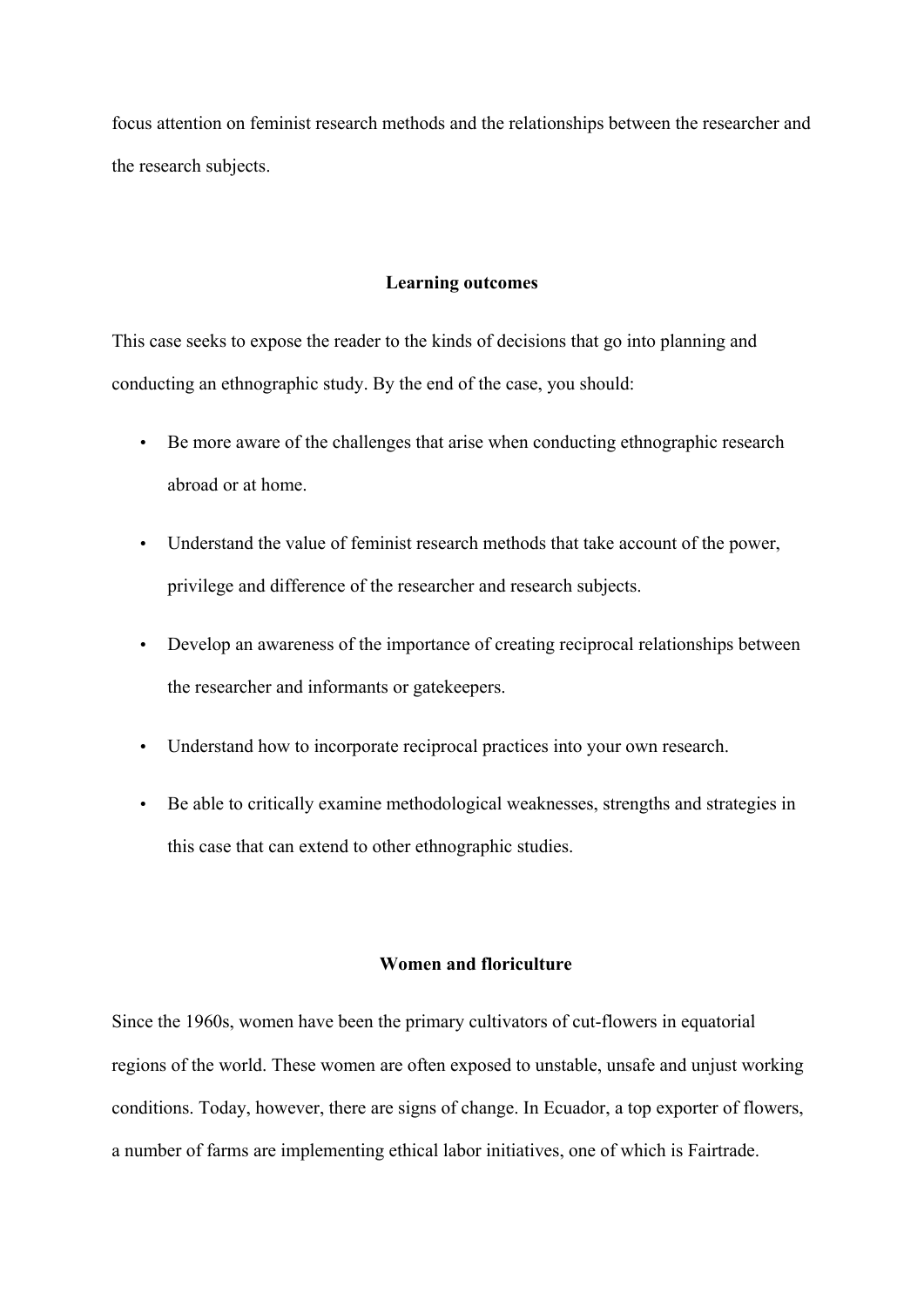Fairtrade is an international certification body that works to secure better trade conditions for workers. Fairtrade standards on flower farms require that employers meet health and safety standards, pay decent wages, guarantee workers' rights to join labor unions and share a portion of the profits, the Fairtrade Premium, with the workers. By purchasing products with the Fairtrade label, consumers around the world can help support more equitable trading relationships.

Nevado Roses (hereafter, Nevado) is one farm in Ecuador that is leading the way toward socially and environmentally responsible production practices. Nevado has been Fairtrade certified since 2002 and has implemented a number of projects to improve workers' lives. Among other benefits, the farm offers free day-care and a medical center on site, dental care and scholarship programs for workers' children.

Previous research on the cut-flower industry has focused overwhelmingly on abuse of workers' rights. The Colombian film by Marta Rodríguez and Jorge Silva, "Love, Women and Flowers," is a classic example. Though a few recent studies have begun to consider ethical flower production, they devote little attention to worker experience. My research centers on workers' perspectives to provide an understanding of labor conditions and workers' lives on a Fairtrade rose farm in Ecuador.

## **Beginning an ethnographic study: Arranging fieldwork at a multimillion-dollar company**

I first learned about Nevado in the fall of 2011 when I saw a U.S. public television special that portrayed it as a farm doing things right—both socially and environmentally. Since so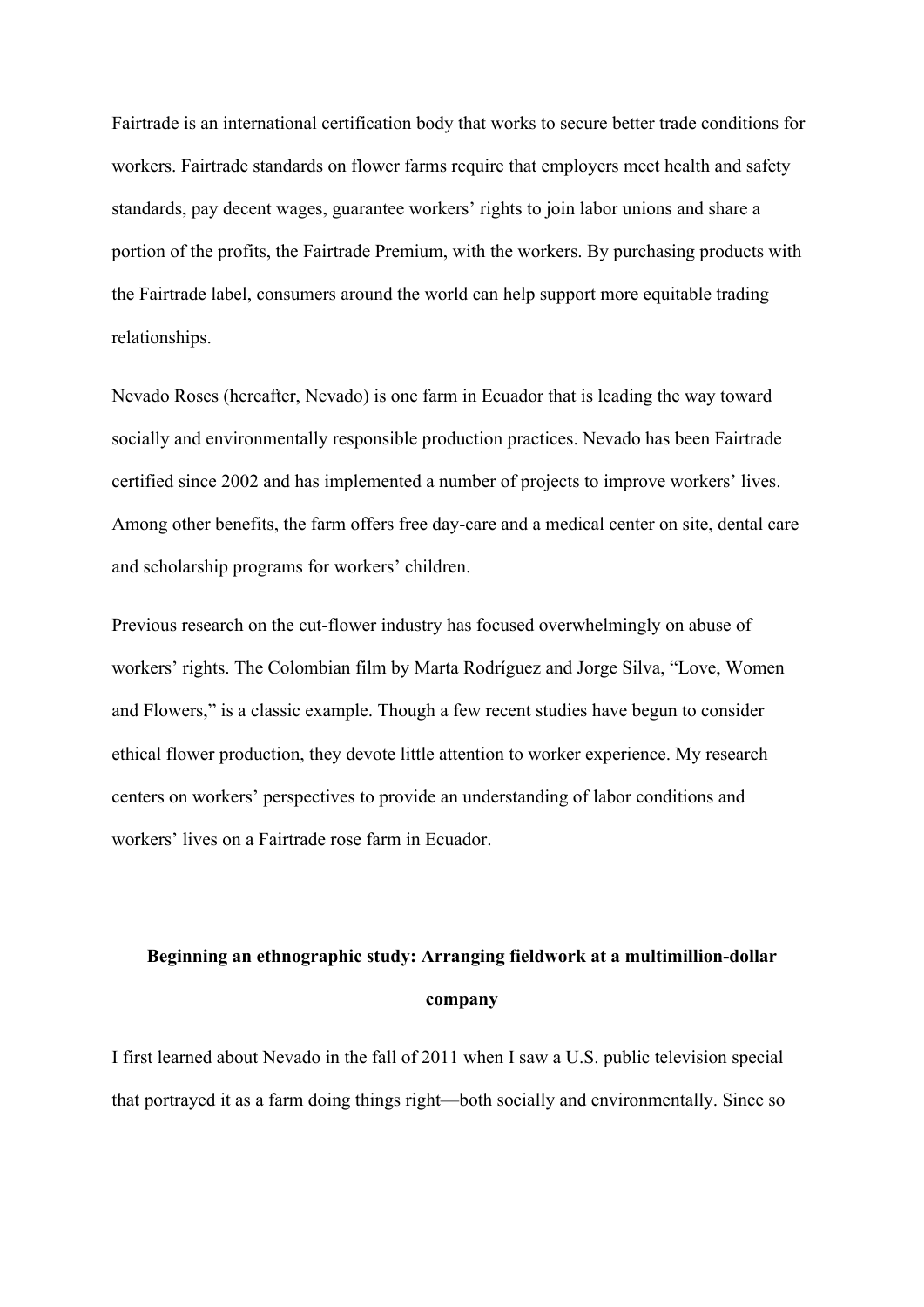much previous research documented the dangers of working in flowers, I wanted to see if Nevado was as rosy as it appeared.

In the following months, I delved into the literature on floriculture in Latin America. I drew on both academic and popular sources, as well as film. I also learned all I could from Nevado's website.

The next step was gaining access to the farm, a multimillion-dollar business that produces over 25 million roses per year. In March 2012, I emailed a letter in Spanish and English to the owner of the company. I described my position as a U.S. graduate student and expressed my research intentions in an honest and truthful way that would appeal to a business owner—I wanted to conduct interviews and observations to learn about flower production and highlight ethical workplace practices. To my surprise, the owner responded the next day and welcomed the project.

Over the next two months, however, the owner did not respond to my queries as quickly. I often waited weeks before receiving responses to emails asking for information critical to arranging my travel and lodging. Though anxiety inducing, this experience taught me that once you've done all you can to organize your research trip, it's best to step back and try to trust the situation. In ethnography, important knowledge will be gained, even if it ends up being about how the project did *not* go according to plan. Suffice it to say, I gently persisted with emails and skyping and within days before leaving for Ecuador in June, everything fell into place. I arrived in Ecuador with a scheduled interview with the owner and set dates for fieldwork on the farm.

### **Research design**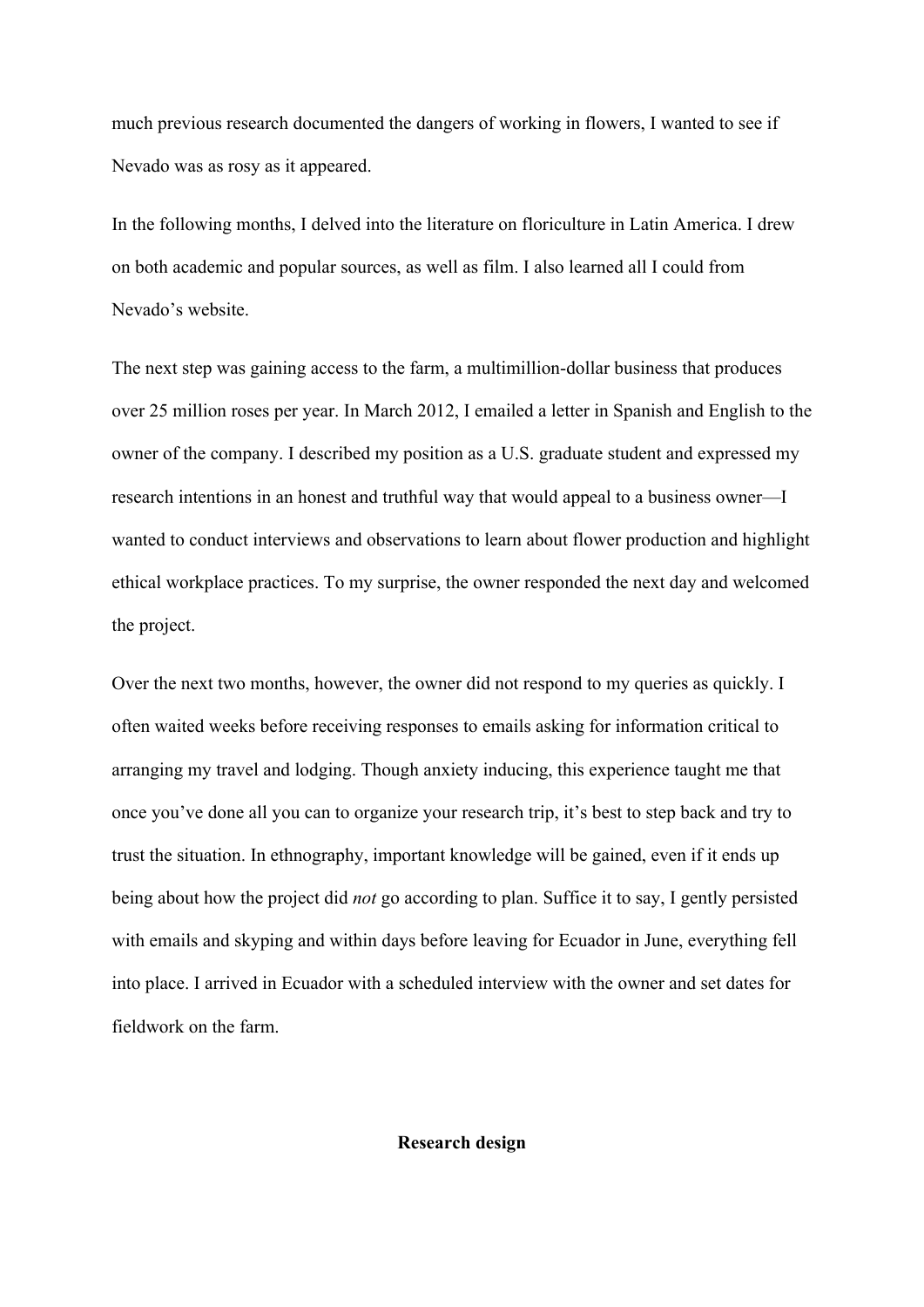As an ethnographic study, this research sought to gain in-depth understanding of labor conditions and life for women working on a Fairtrade flower farm. The study was not designed to be generalizable, but to offer a case of what ethical production practices mean for workers at Nevado Roses. This case can be compared with others to understand how diverse conditions and policies impact worker experiences.

My preliminary review of the literature made me aware of the information gap about working conditions on Fairtrade farms, especially information coming from workers, rather than management. For this reason, I targeted workers as my key data source.

## **Qualitative interviews: Conversations with a purpose**

My primary methods of data collection were qualitative in-depth interviews with workers and observations on the farm. I designed interviews according to a method developed by Robert Burgess, who advocates for conducting interviews as "conversations with a purpose." In this method, the researcher develops themes and then guides the conversation to ensure that all themes are covered. For this research, I chose five themes that would provide information about what it was like to work at Nevado and to live life as a Fairtrade flower cultivator. The themes were:

- Life
- Work
- Other employment
- Community
- The Future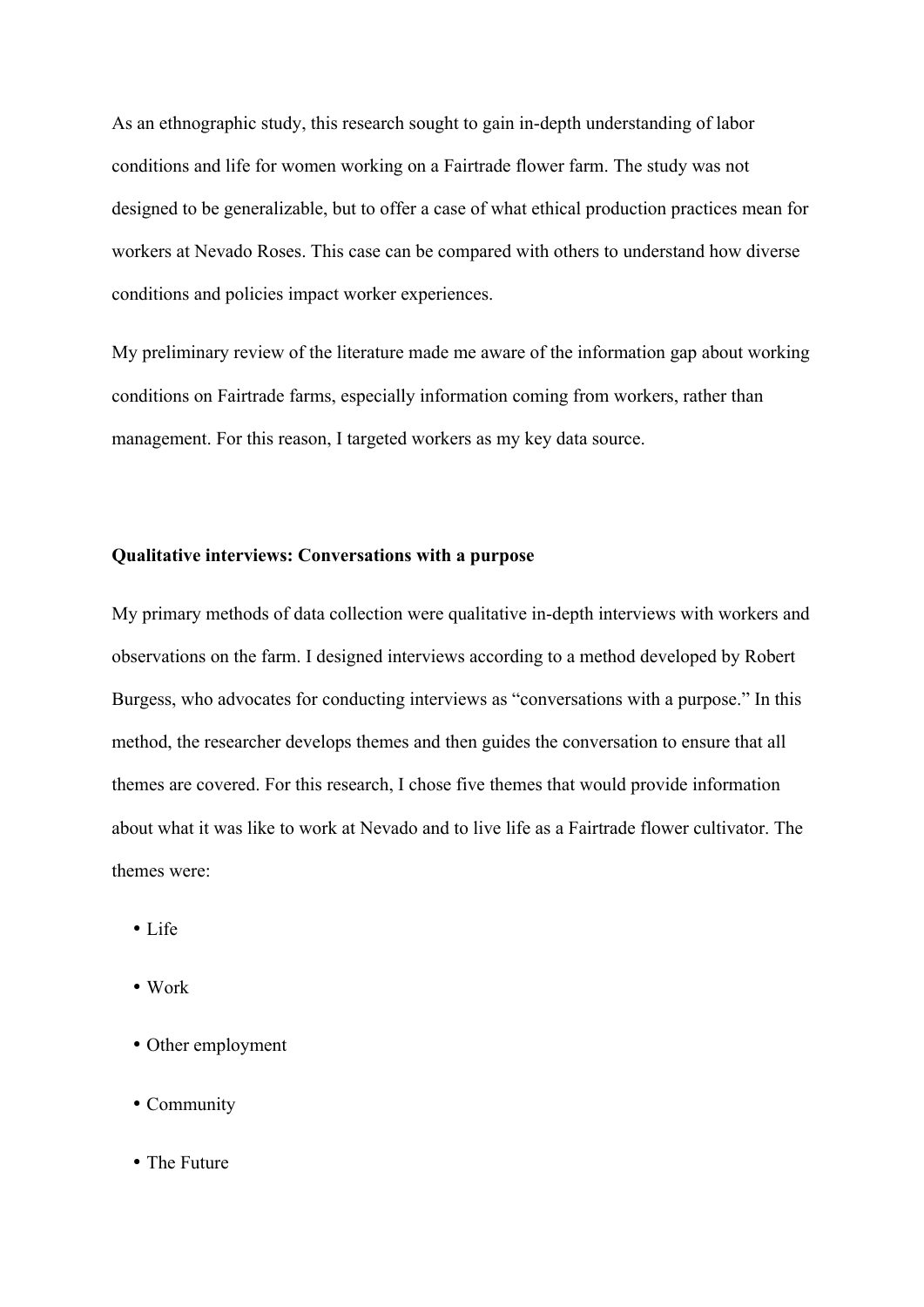For each theme I developed a series of questions that I could use to structure the conversation. Questions included requests for the worker to describe her typical day, how she began working on the farm, if she had worked on other farms and how those job experiences compared to those at Nevado. I also inquired about what it was like to manage work and family and what interviewees hoped for the future. These questions ensured that I wasn't leading the interviewee to answer in any particular way. By speaking about their daily routines and work experiences, interviewees shared what *they* thought was important.

To address themes in a conversational manner, it is vital to actively listen, encourage the interviewee to expand on important details and respect the conversation as a reciprocal exchange. Toward reciprocity, I always asked the interviewee if she had any questions. This ensured that the conversation, though heavily focused on the interviewee's perspectives, also had room for her curiosity about me.

To gain a well-rounded understanding of the flower industry, I planned interviews with a variety of actors.

## *Industry experts*

I first interviewed five academics and flower industry actors in Ecuador's capital, Quito. While these interviews were conducted as conversations with a purpose, and often included similar questions and themes to those I describe above, they were targeted toward learning about the industry on a national level. Knowledge of current issues in the Ecuadorian flower industry that I gained from these interviews prepared me to pick out important topics to probe further during worker interviews.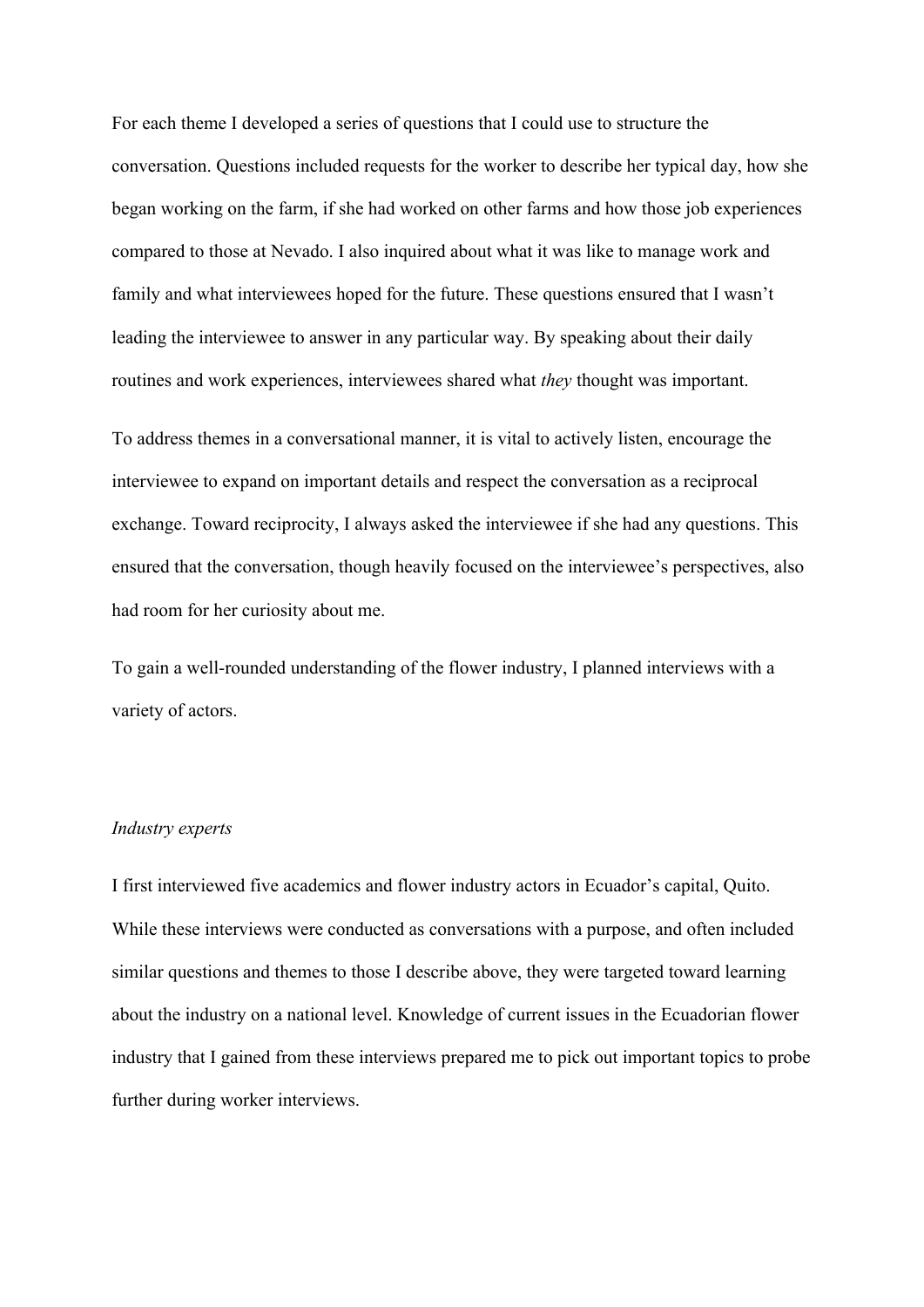#### *Focus groups with workers' committees*

With a basic knowledge of previous research of flower farms and, from my Quito interviews, knowledge of the situation in Ecuador, I headed to the flower farm, my primary research site. Once there, I held two focus groups (or interviews with a group of people) with individuals who served on the committees that were in charge of developing Fairtrade projects. Workers on Fairtrade farms receive ten percent of sales as a Fairtrade Premium for use in community projects. At Nevado, two committees, one comprised of workers and the other comprised of workers and management, managed the premium, which totaled \$67,447 in 2011. Each committee included approximately 12 individuals, the majority of whom were present for the focus groups.

These focus groups, also conducted as conversations with a purpose, were an excellent opportunity to:

- learn how Fairtrade policies are implemented on a flower farm,
- gain a variety of perspectives from workers and management, and
- observe how workers and managers interacted with each other.

The most important aspect of the focus groups was that they gave me an opportunity to introduce myself to a variety of workers, supervisors and managers, who later, through snowball sampling (when one interviewee recommends another interviewee and so on), helped me build my worker interview sample. A few of the women I met in this first encounter later became key informants and brought me to their homes and the local community.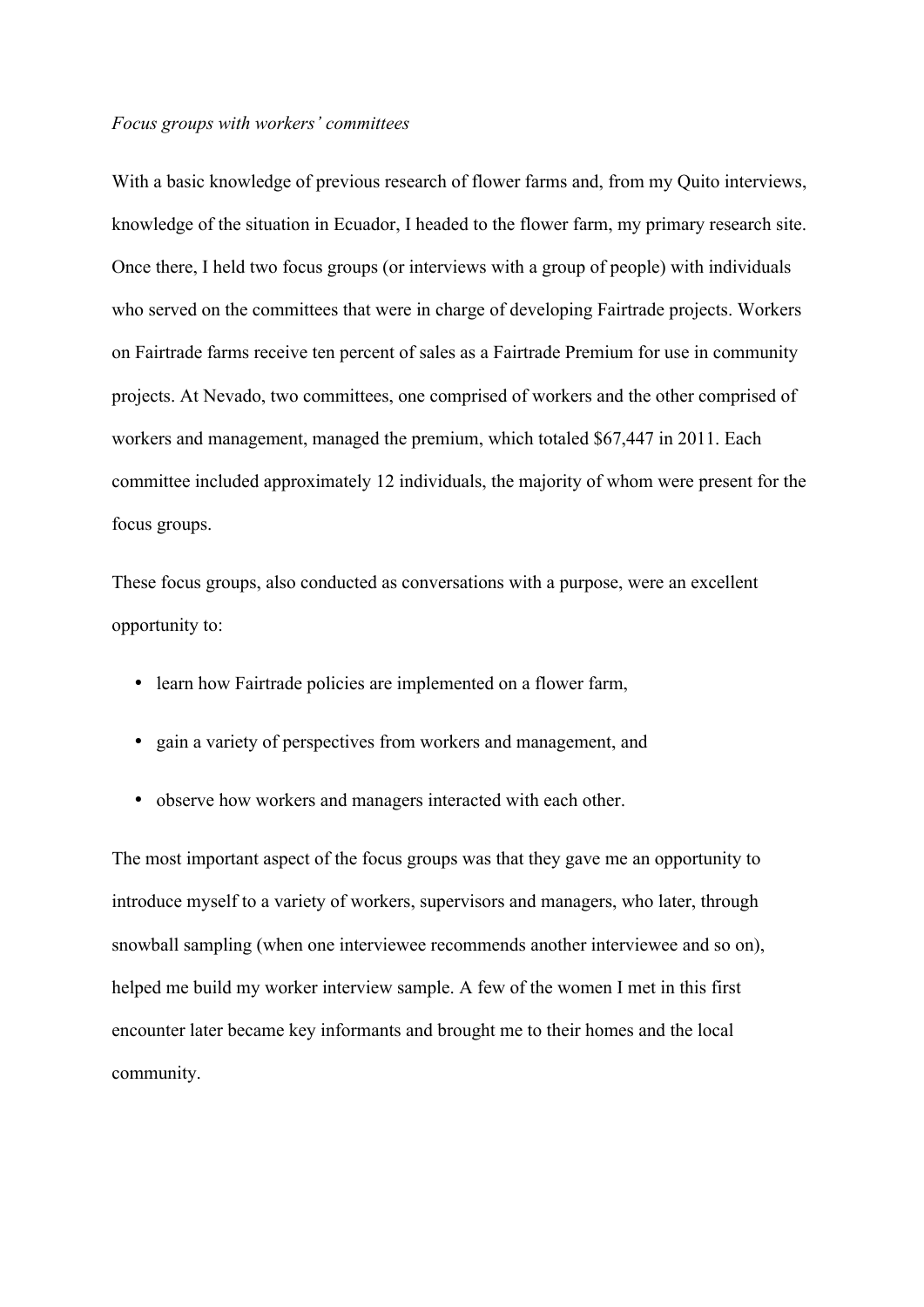#### *Individual workers' perspectives*

In the following three weeks, I conducted 42 interviews with women workers in all areas of the farm (cultivation, post harvest packaging and pest control) and four interviews with administrators, including the company owner. Each morning, I arrived at the farm and followed a supervisor to the greenhouses where his or her group was working. Over the course of the fieldwork I interviewed at least four workers from all six supervisors' groups.

Supervisors varied in how they accommodated my presence among their groups. Some called the workers together to announce who I was, others simply said, "OK, let me know if you need anything," and walked off. One supervisor, a focus group participant, called each of her workers outside to sit with me for an interview. My initial contact with this supervisor during the focus group helped build good rapport between her and me, motivating her to use her supervisor position to help me communicate with workers.

My strategy for interviewing inside the greenhouses, while women worked, was to wait until the labor-intensive harvest was complete. I then approached women for interviews as they began to do the daily chores of pruning and weeding. I introduced myself, explained that I was a student writing a thesis about their work, and then asked if I could record an interview, assuring them of the confidentiality of their identities.

Most workers readily consented to an interview. Those who were hesitant about being recorded generally accepted after I explained that the recordings helped me capture *exactly* what they said and allowed me to review words that, as a non-native Spanish speaker, I may not fully understand at the time of the interview.

Interviews began with requests for demographic information and then transitioned into the main conversation. When I felt confident that we had covered the central themes and returned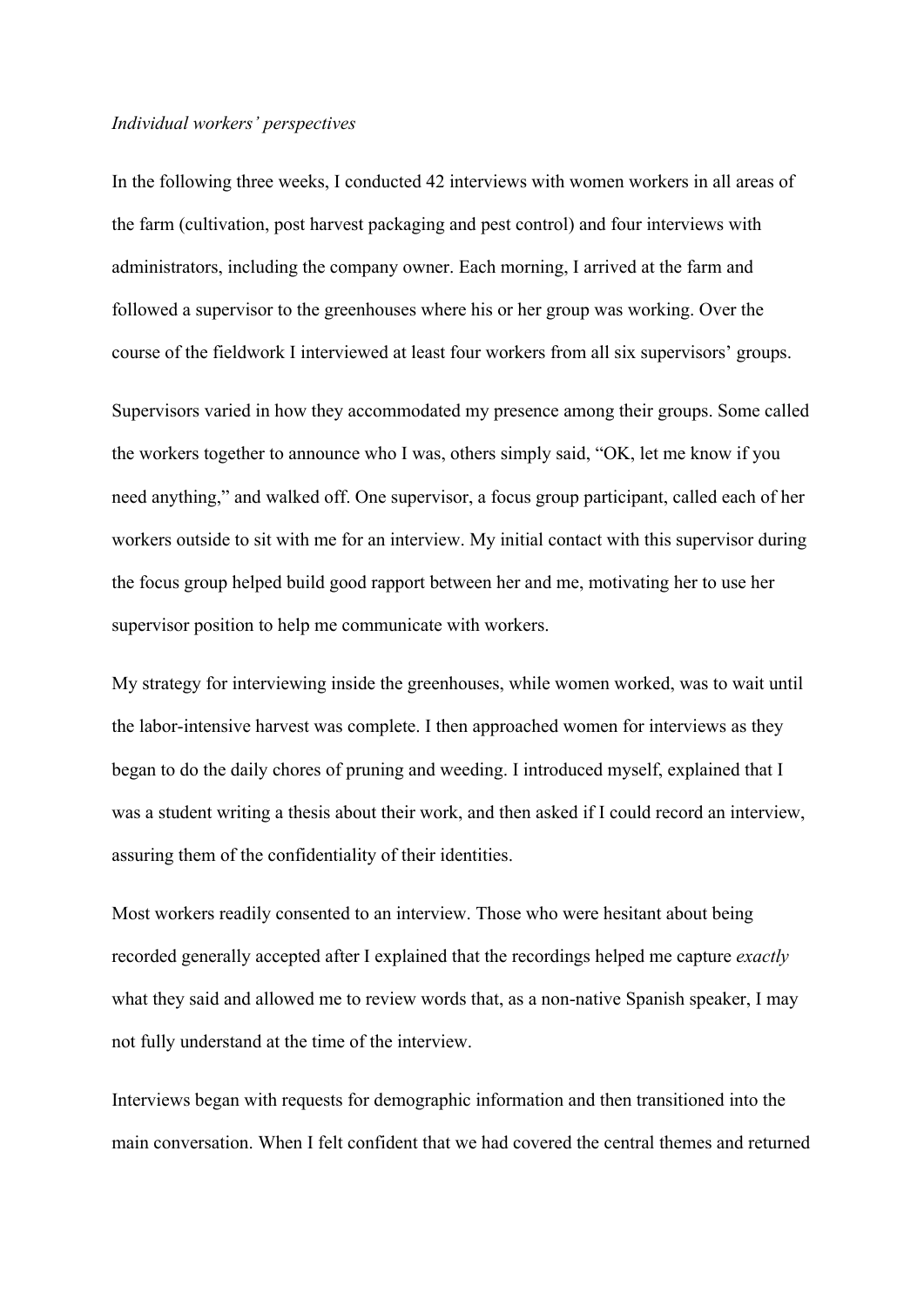to any interesting points, I asked interviewees if they had questions for me. I believe interviewees, who engage in conversation with the researcher and answer her curiosities, have the right to ask their own questions. Ensuring that interviewee questions were part of our conversations contributed to the reciprocal nature of our relationships.

## **Ethnographic observations: Being a sponge among the flower beds**

My other primary method of data collection was ethnographic observation. When conducting ethnographic observations, try to be a sponge. Absorb what those around you are doing and the points of reference around which social actors organize. Comfort and skill in this methodology comes with practice and there are always areas for improvement.

An excellent resource to review before, during and after the observation process is *Writing Ethnographic Fieldnotes* by Robert Emerson, Rachel Fretz and Linda Shaw. These scholars not only discuss how to record what you see, and how to write about and analyze your fieldnotes, but most importantly, *how* to see. The ethnographer should pay attention to social interactions, scenes, characters and members' meanings and experiences.

## *On the farm*

In my days on the farm, I focused primarily on scenes and characters. Each morning I stood among the rose beds in out-of-the-way places, careful not to disrupt the workers. As I watched workers complete the daily harvest I periodically took a small notebook out of my pocket to write short notes or quotes to trigger my memory later, when I drafted complete field notes about people, events and interactions. Observations in the greenhouses helped me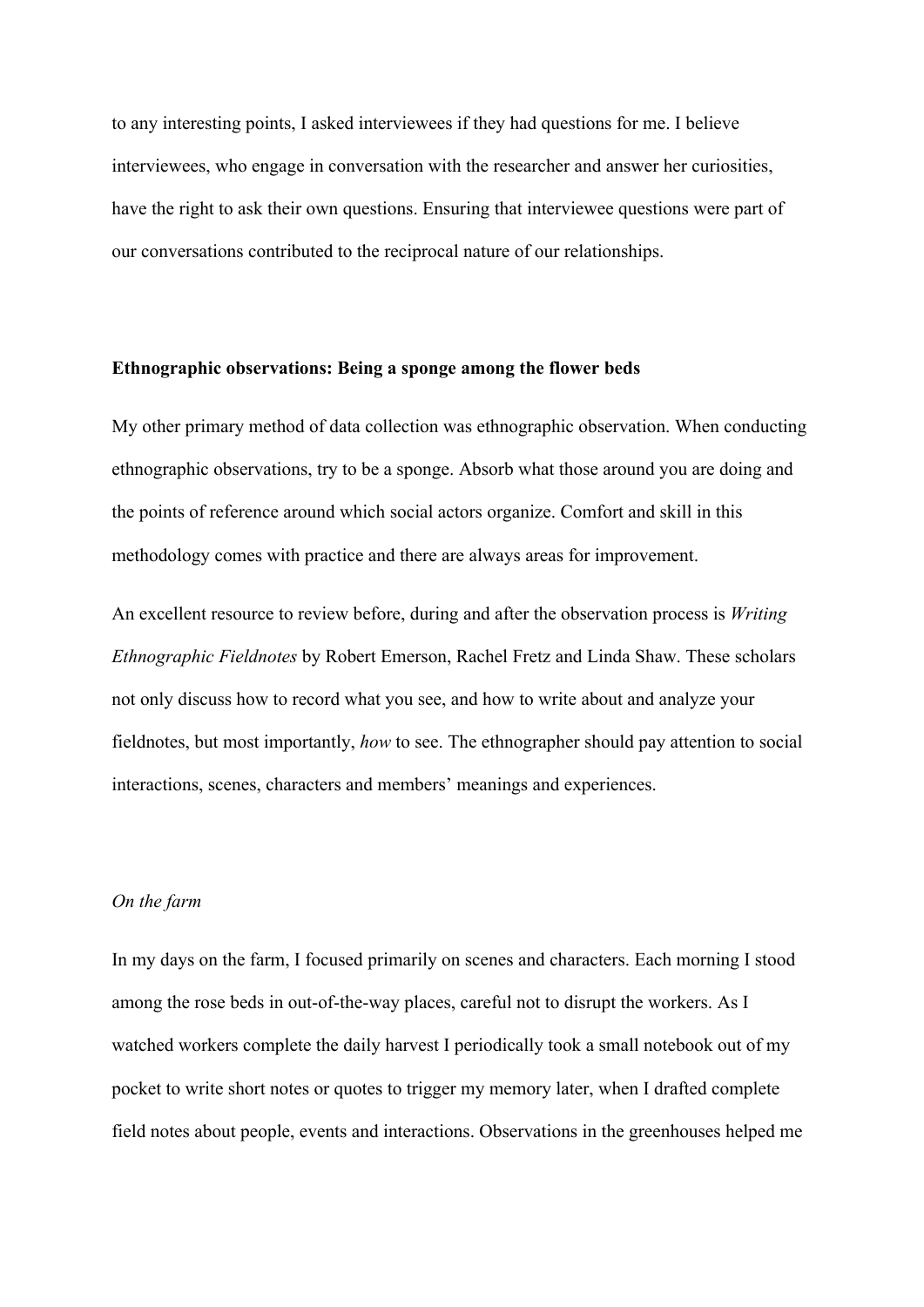learn about all stages of rose production and made me familiar with the workers' daily routines.

My observations also took me to other areas of the farm and activities of the workday. I observed the administrators in the office making sales, speaking with clients and fulfilling orders on computers. I joined the workers at lunch, sitting with them, answering questions and listening to their conversations with each other. I was also on the farm for two special events—a competition for recycling creativity among local school children, and Family Day, an occasion when the farm holds special events to celebrate employees and their families.

Interacting in these different spaces allowed me to triangulate, or crosscheck, information with different sources. For example, after hearing about a conflict over pesticides from a local community member, I asked workers and management about the issue. Multiple individuals in different levels of the organization offered the same details and explanations about the event, giving me confidence in my understanding of the situation.

#### *Off the farm*

Finally, I was able to make a few trips to the local communities and interact with workers after work hours. I attended a local farmers market, a parade for the town's patron saint and a going away party the workers threw for me—cake and Karaoke singing at a local restaurant! One worker welcomed me and a few other workers to her home for dinner. Seeing workers in street wear or colorful parade costumes, singing karaoke and conversing over the evening meal gave me a glimpse of their lives outside of the work place. It made me aware of their living conditions, leisure activities, community traditions and social class positions.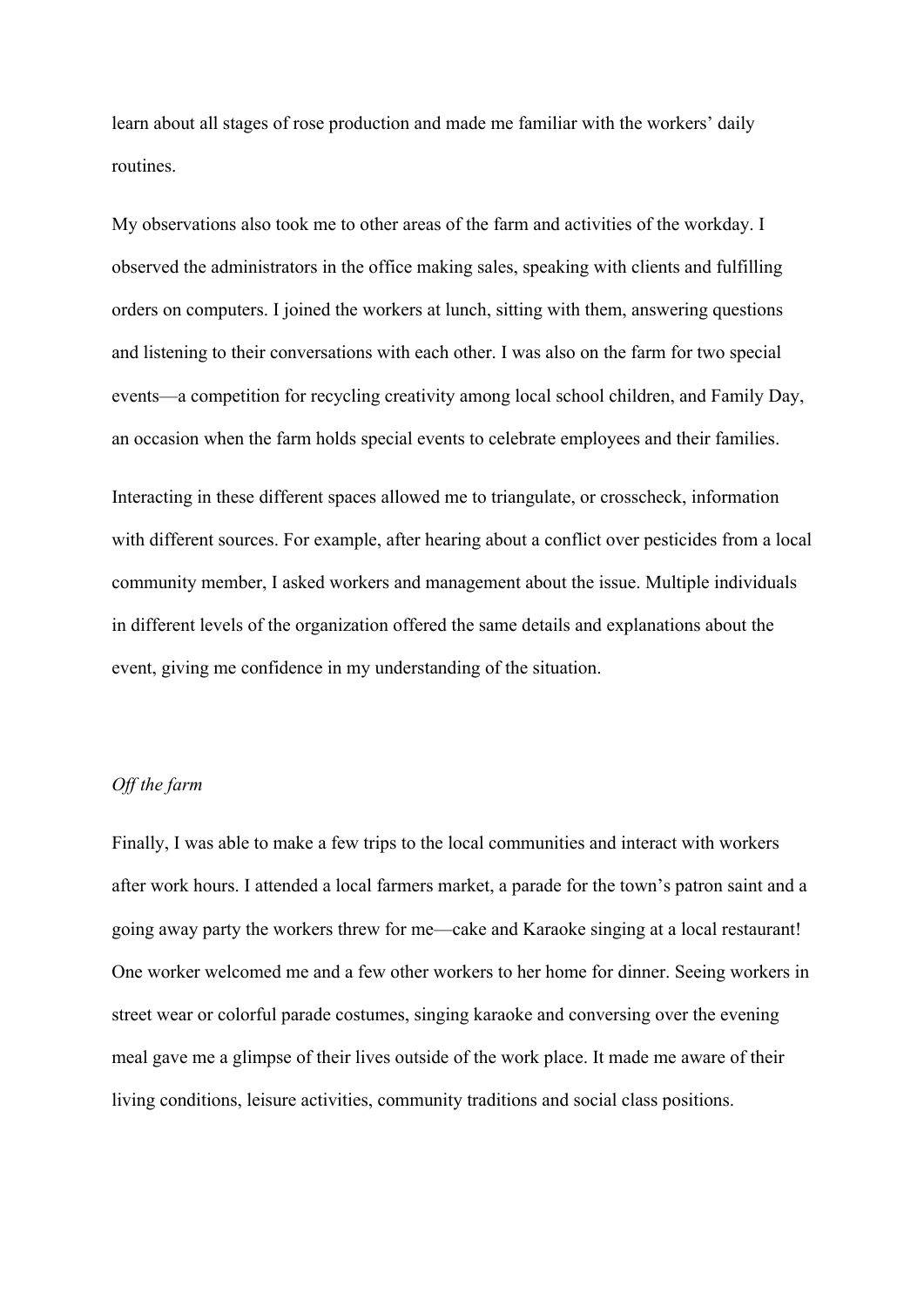#### **Feminist research methods**

From the beginning of this project, I worked to incorporate feminist methodologies and feminist objectivity into my research. Attention to concepts developed by two scholars helped me fulfill these goals.

All research seeks to be objective, but unlike common understandings of this concept that see objectivity as all-knowing, impartial truth, feminists like Donna Haraway suggest that objectivity is complex. What we know depends on who we are and on how we are positioned in a setting. Because we are socially situated, all knowledge is partial. Thus, Donna Haraway defines feminist objectivity as situated knowledge. She urges researchers to be

- **accountable** to research subjects,
- aware of the **positioning** of actors in social settings and
- mindful of the **partial nature of knowledge**.

Explicit recognition of these elements and how they inform ethnographic research is critical for practicing reflexivity, or taking account of how the researcher's presence in the research setting affects social actors and the research process.

Kum-Kum Bhavnani complements Donna Haraway's ideas and specifies three things the researcher should look out for when conducting research:

- First, she cautions against **reinscription**, or putting people into stereotypical representations.
- Second, she pushes researchers to be aware of the **micropolitics** of the research setting, or how individuals' varying levels of power inform their interactions with each other.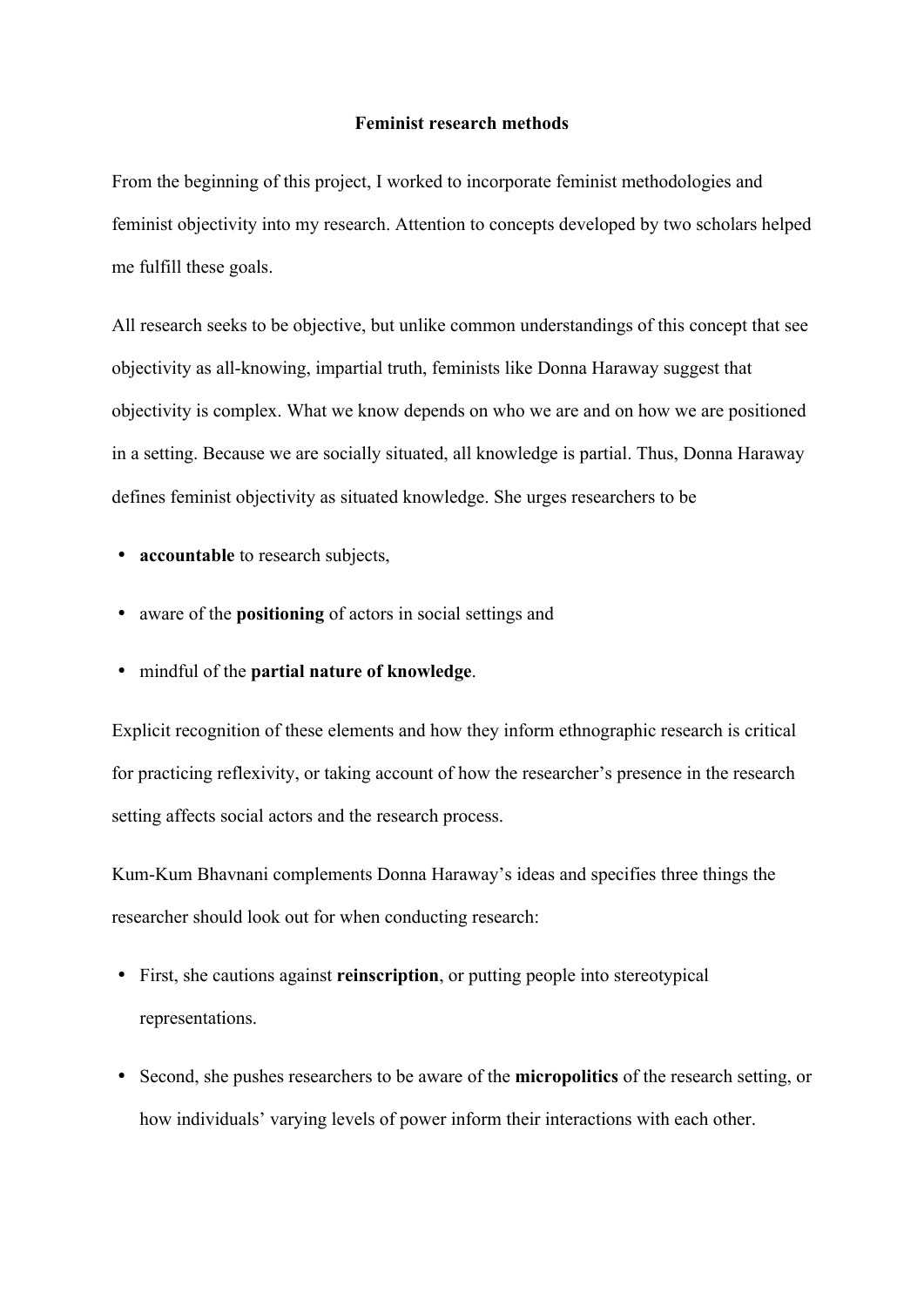• Finally, she stresses the importance of explicitly recognizing **difference**. The researcher should observe and record how the researcher's identity is different from that of research subjects and how individuals and groups in the research setting differ among and between each other. In other words, what forms of power, privilege and oppression do individuals experience as a result of their difference—difference along lines of race, class, gender, sexuality and nation?

## **Feminist objectivity in practice: Avoiding reinscription**

So how did I put these concepts into practice at Nevado Roses? To avoid reproducing stereotypes that portray rural women from the Third World as uneducated, deskilled and exploited workers, I tried to get to know my interviewees, not as Ecuadorian flower workers, but as June, Cindy or Gale (I use pseudonyms to protect worker identities). I took note of how their work was highly skilled—women had to know exactly when and how to prune and harvest roses—of the empowerment and enjoyment some women gained from their jobs through sending their children to school, interacting with friends and producing a beautiful product—and the important critiques and ideas they offered about work, politics and family.

## **Feminist objectivity in practice: Accountability**

#### *Taking action*

I strove to be accountable to my subjects for what I learned during my time on the farm.

• For example, I noticed there wasn't any soap at the washbasins where workers washed their hands before eating lunch. This was a health concern because workers handled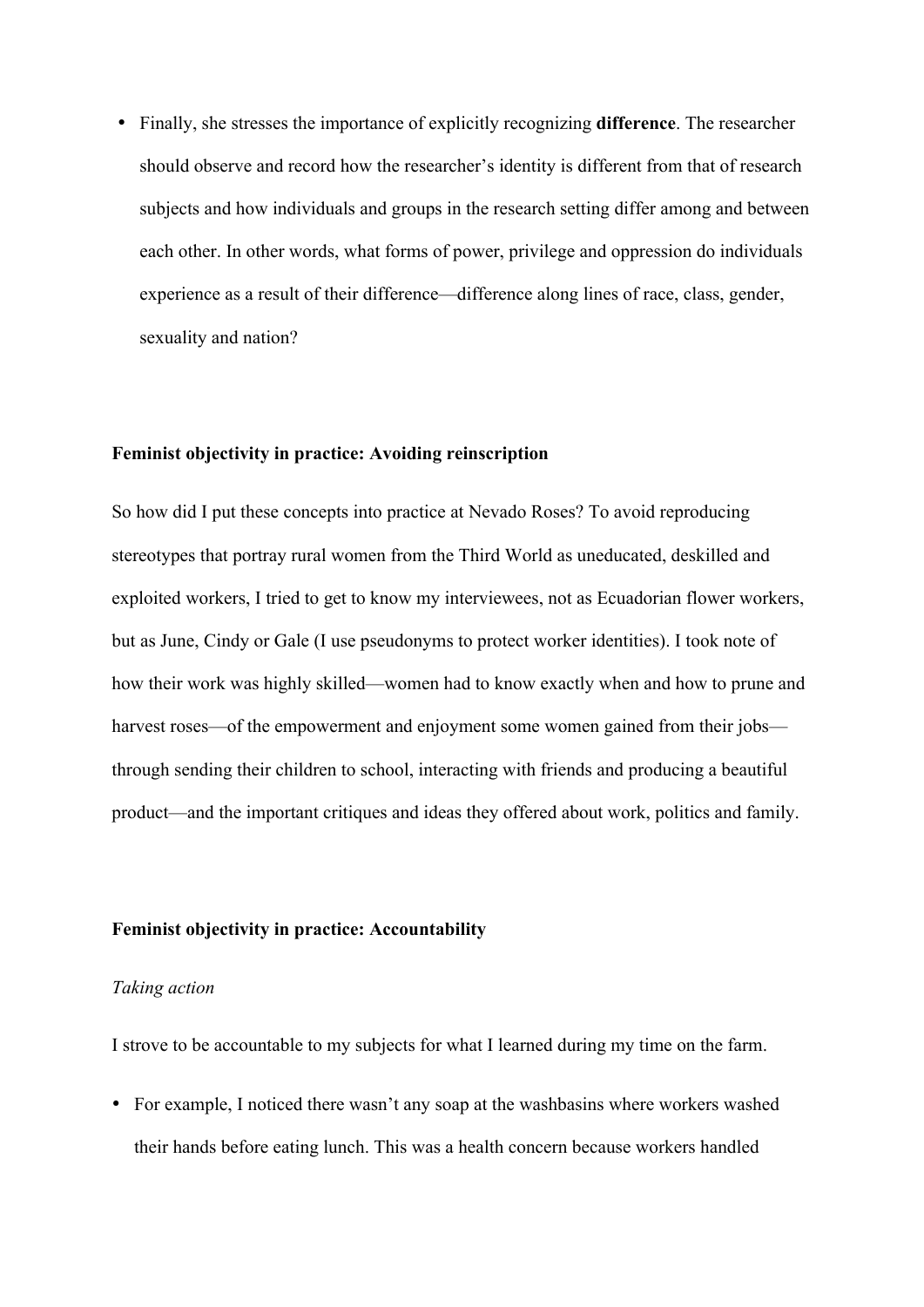flowers that had been exposed to chemicals. I notified the nurse about this and the basins were promptly stocked with soap.

• Secondly, I learned from a few interviewees that one of the supervisors refused to provide the workers with enough time to complete their Fairtrade duties, such as management of Fairtrade-funded scholarships, during normal working hours. The supervisor had also made derogatory remarks about the indigenous workers. Disturbed by what the workers and I felt were injustices, I asked my informants if there was anything I could do. They decided that I should say something to management. Protecting the anonymity of the workers, I explained the situation to the director of Fairtrade. The management investigated the problem, and based on an ongoing conflict (of which I was unaware) between one of my informants and the supervisor in question, decided to move this informant to a different supervisor. Since this incident, workers have informed me that the worker in question is much happier in her new situation. It is important to note that I intervened only because I was asked to do so by those who were directly affected and that I did so after having built rapport with workers and management. Additionally, I intervened after completing my fieldwork and leaving the research site, thereby minimizing the effects that such an intervention could have on data collection.

In contrast to the stereotypical image of the impartial researcher who observes from a distance and asks pre-established questions in an effort to record what actors "naturally" do in a setting, feminist objectivity calls on the researcher to recognize that she is herself an actor, observing, learning and affecting social settings from her particular position. As a public sociologist interested in employing my scholarship for social justice, I felt a responsibility to use my position and skills to aid workers or management when they asked for my help.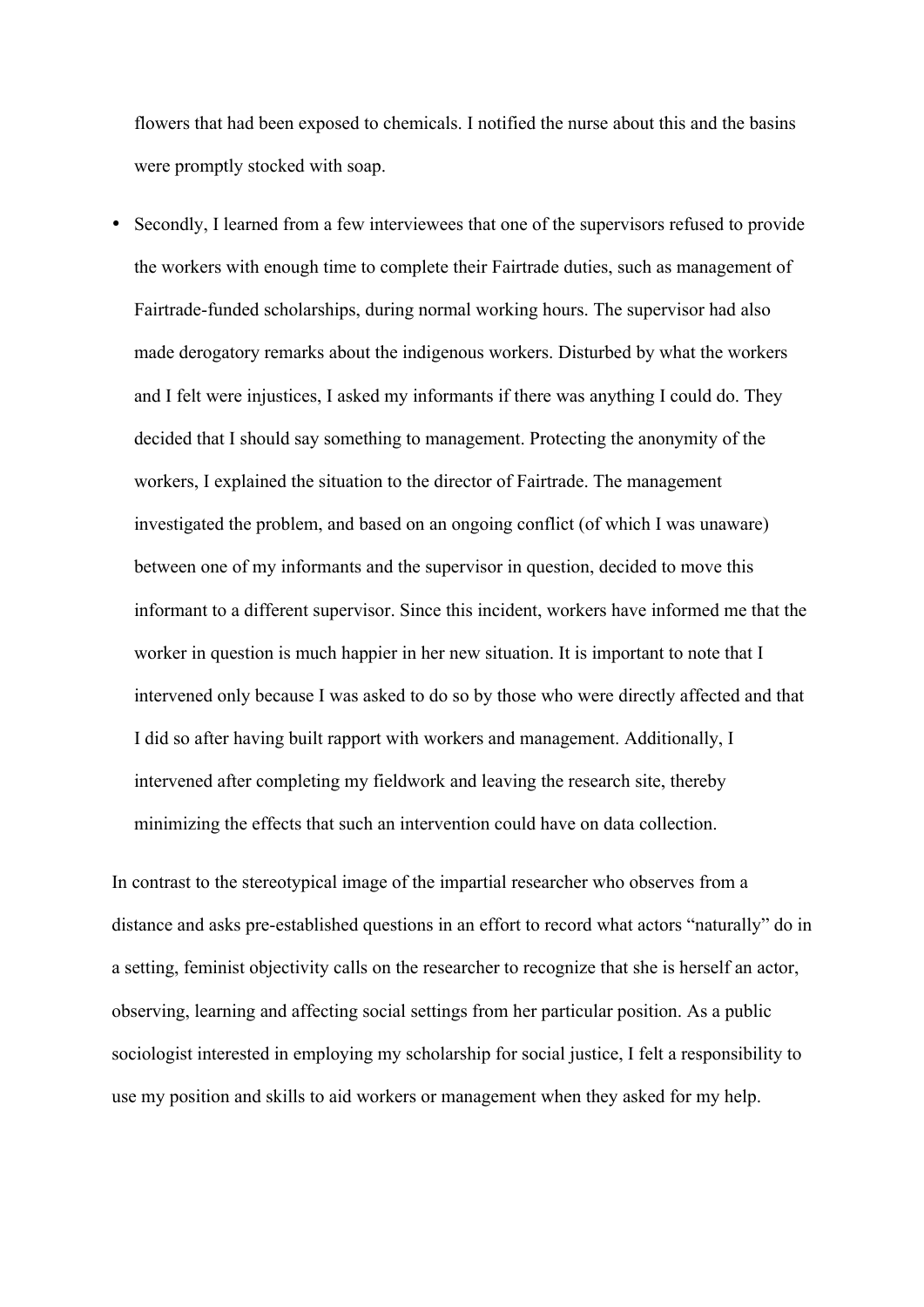## *Reciprocity*

A final element of accountability is creating reciprocity, something I valued in all of my encounters:

- I made time during interviews for interviewees to ask me questions and satisfy their curiosity.
- Recognizing that it is important to develop reciprocity with people in power who make the research possible, I helped the owner. At his request, I spent an hour each day conducting English lessons with the sales team and wrote a blog for his website about my mother's floral shop in Idaho, U.S.A.
- I assisted the sales team with their correspondence to English speaking clients.
- Now, with the research complete, I plan to write a Spanish version of my findings and recommendations for improving working conditions to share with Nevado management and workers and the Ecuadorian flower export association.
- Finally, I share my knowledge of the benefits of Fairtrade production with those I meet and encourage friends, family and colleagues to buy Fairtrade flowers, something the workers asked me to do.

## *Partiality and positioning: Recognizing power and difference*

I am a young, educated, white, American woman. I consciously worked to understand how these identities affected my interactions with others and how actors' differences impacted the micropolitics, or social dynamics, of the flower farm.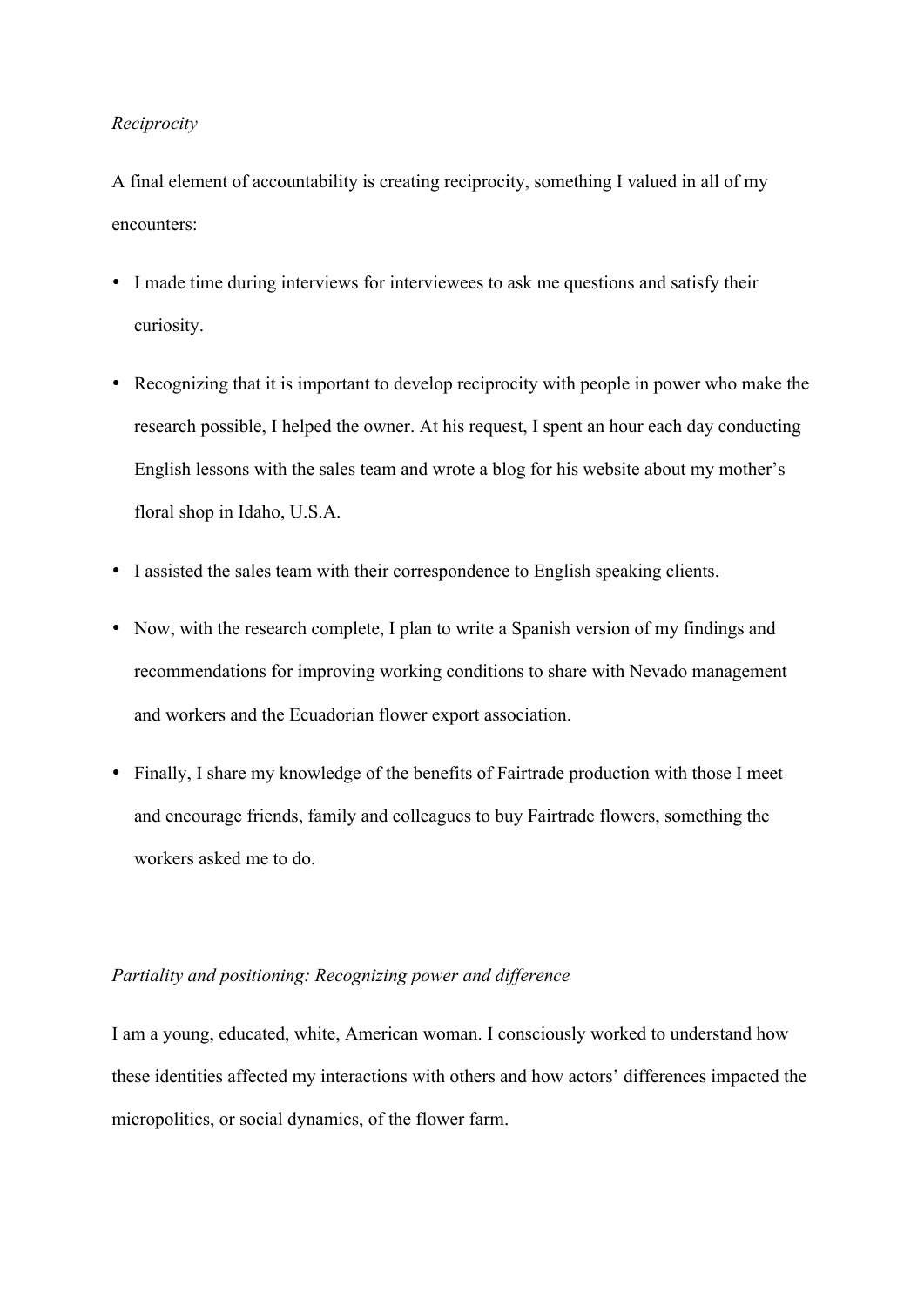### *Positions of power*

- My privileged position as a bilingual graduate student from the U.S. made it possible for me, through an email to the president of a multimillion-dollar company, to gain access to the farm. I was provided with free transportation and lunch each day and, especially near the end of the fieldwork, was permitted to navigate and observe the farm on my own.
- Assisting the sales team, and even the lead economist, with English emails to clients made me keenly aware of the power I wielded as a native English speaker.
- Conversations with mothers my age and older revealed the different mobility and freedom I enjoyed as a woman without children. Workers loved their children, but many had been forced to end their education in order to support their families.
- While I didn't share motherhood as a status with workers (38 of 42 women I interviewed had children), they often identified with me because I was someone's child, an aspect of my identity that was enhanced by my young age. Being someone's daughter, and positioning myself as a student who wanted to learn from them, experts in flowers, and in most cases, my elders, facilitated our conversations. Though the young student position was one of subordination, when used in this way, it helped me create an open and productive research environment.

#### *Positions of subordination*

• My age, however, and my gender, also placed me in a position of subordination in interactions with older men, many of whom held powerful supervisory or managerial positions. They didn't take me as seriously as they may have if I had been an older male researcher.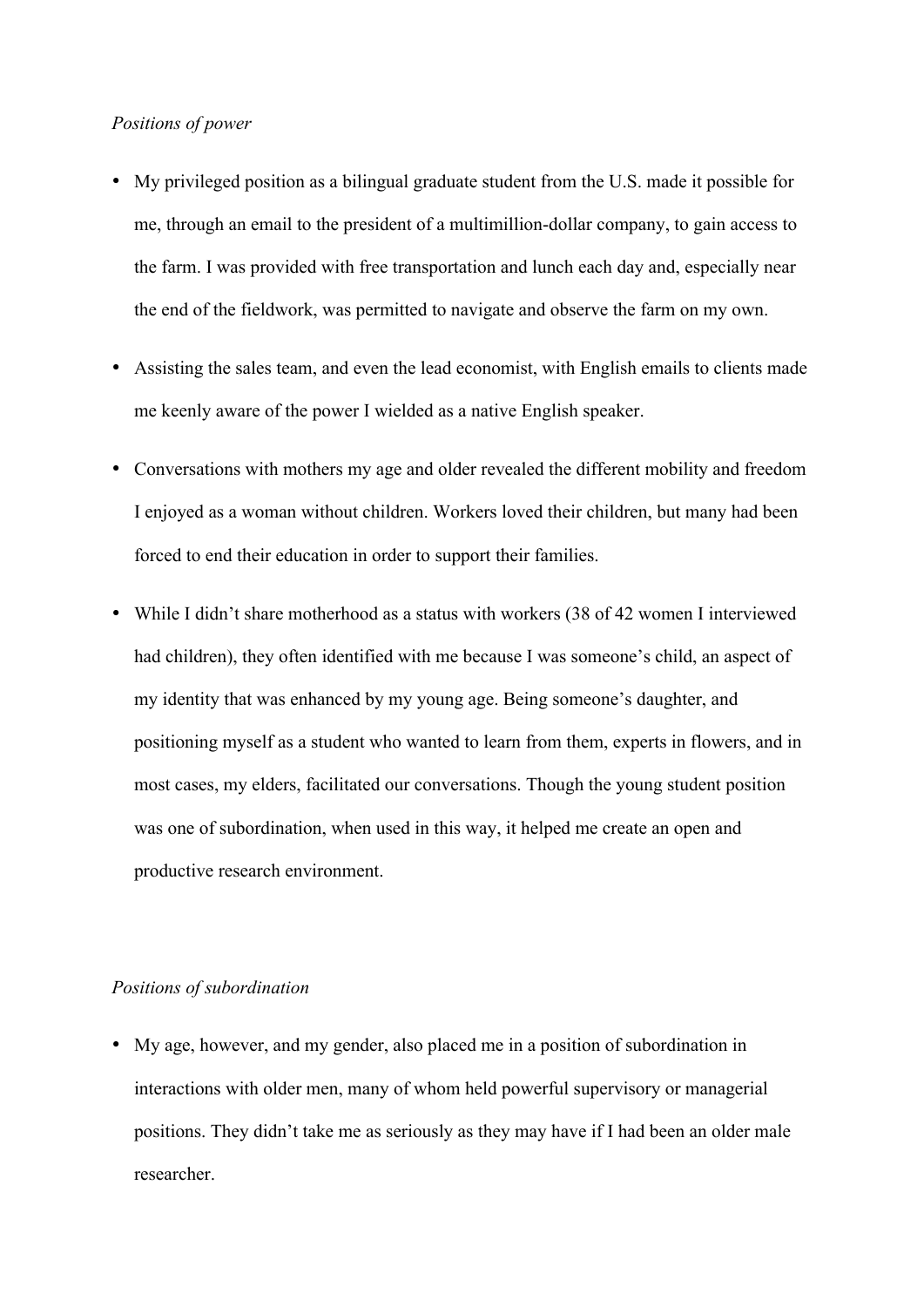- Gender also informed difference and interactions between workers on the farm. In administration and cultivation, men occupied more of the powerful, well-paid, male-typed positions (owner, economist, supervisor) while women occupied more of the female-typed positions with little influence over coworkers (secretary, sales assistants, child care workers).
- Inequalities in the structure of the flower farm were further compounded by race, education and space. The majority of the workers were mestizo (mixed race), while the owner and I were white and of European descent. Administrative workers earned larger salaries and had lighter skin and more education than their indigenous coworkers in cultivation. Cultivators rarely entered the administrative building and administrators rarely went out to the greenhouses. Each group ate in separate lunchrooms and walked in separate groups to and from the bus.

Explicitly attending to difference during data collection, analysis and presentation of the research reveals the structures of inequality embedded in the research setting, interactions, and the research process itself. This allows the feminist researcher to recognize her position, the partial nature of her knowledge and to hold herself accountable to the research subjects.

## **Recognizing strengths and weaknesses**

Attention to difference and power also improves the researcher's ability to critique her own methodology. Here, I raise a couple of issues that readers may consider when judging the validity of this research.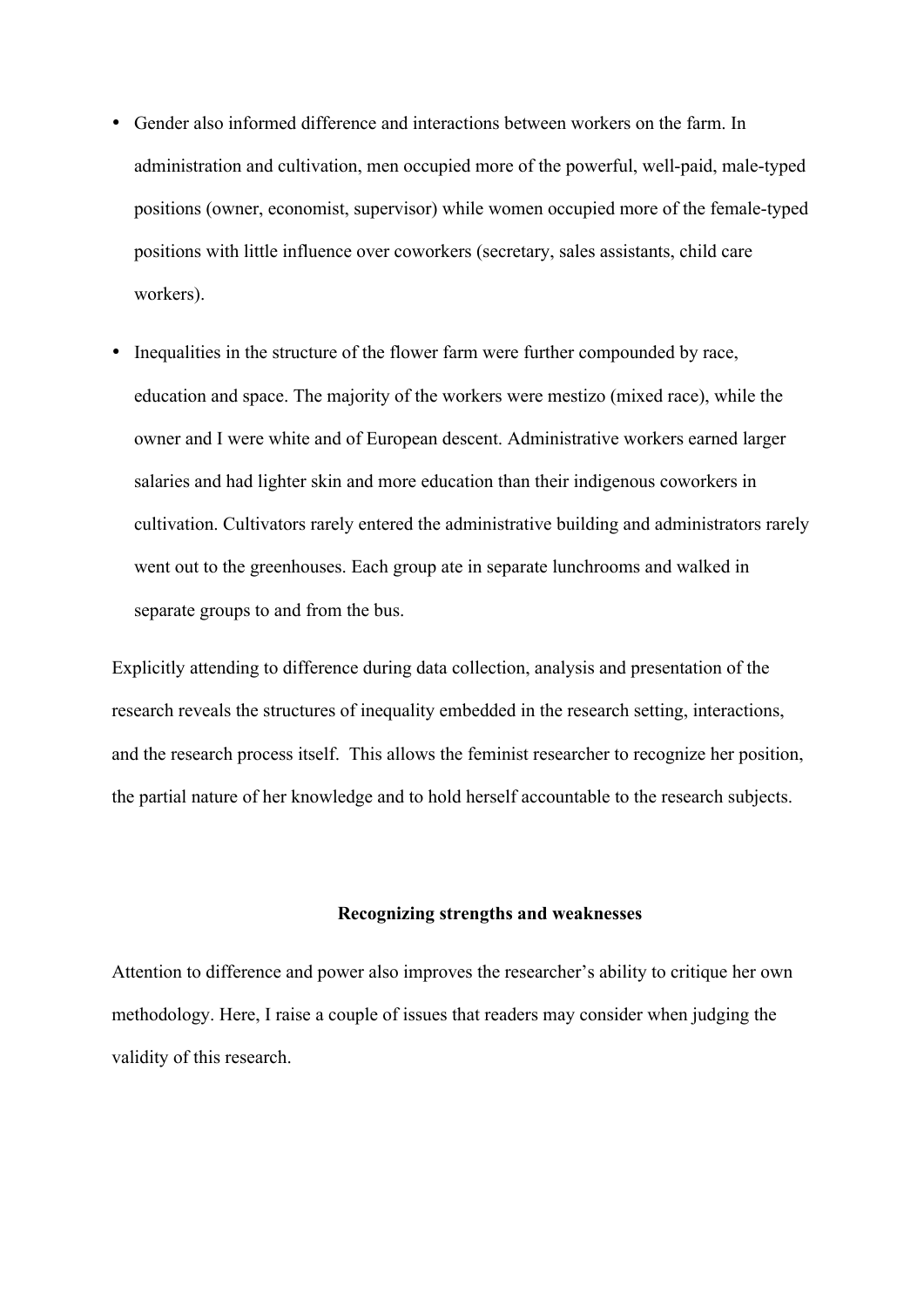• First, how can we be sure that the workers expressed their true feelings when they were interviewed at the workplace? Wouldn't it have been better to interview workers at home?

Though some workers may not have felt free to express critical views of the farm while at work, many did, sharing stories of sexual harassment and complaints about supervisors. Interviewing at the work place was actually quite private. Workers were spread out in the greenhouses, the rows of roses were often taller than the workers, and workers were not subjected to surveillance by supervisors, who were often in separate greenhouses during the interviews. In addition, interviewing at the workplace meant that workers were being paid for the time they spent in conversation. Due to long work hours and time spent travelling to and from work, many workers would not have had time for an interview after work hours. Finally, the extensive time I spent on the farm allowed workers to learn about me from each other. I became recognizable as the student writing a thesis about their work and they became more comfortable and curious to talk to me.

• Second, did gaining access to the farm through the owner color the interactions I observed?

Since I was interested in learning about ethical production practices and workers' daily experience on the farm, it was necessary for me to have access to the farm and permission from the owner. To lessen the possibility that the owner would inquire about what workers said in their interviews, and to decrease worker concerns that I might report to the owner, I conducted the owner interview first.

The support of the owner, and therefore, the management, was important because it facilitated my ability to conduct interviews with a wide range of actors on the farm. Management had the power to call people to the office and arrange meetings for me.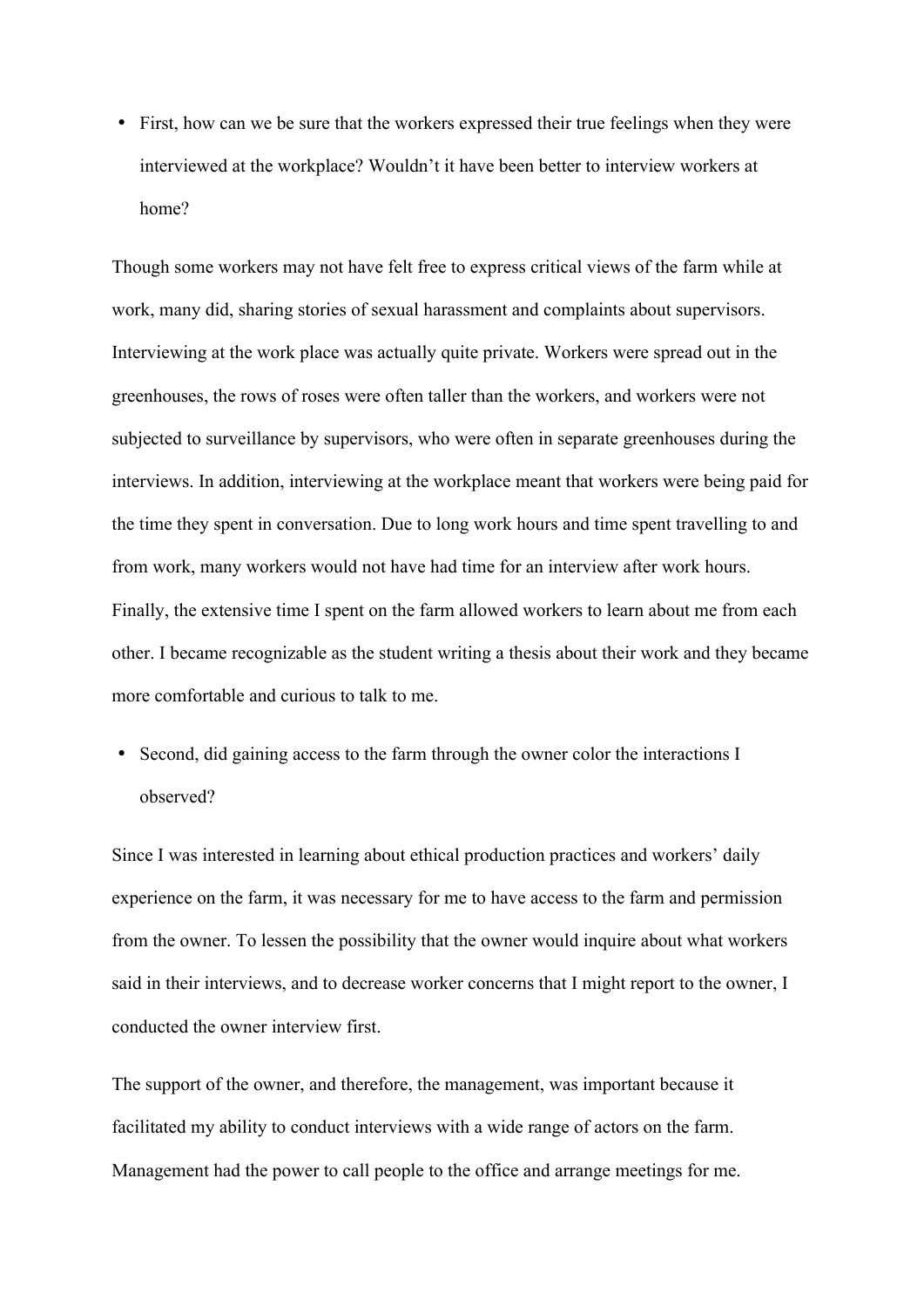#### **Analysis: Making sense of the data**

Upon returning to the U.S., interviews were transcribed and then coded using qualitative research software. Software facilitates the analysis and organization of interviews and fieldnotes and allows the researcher to highlight, search and run reports for codes that he or she has identified. See the web resources section for a variety of software options; many have student discounts.

For example, one code for this research was "mom wants time with kids". With software, I was able to search for and highlight excerpts from interview transcripts that expressed workers' concerns about not having enough time with their children. I could then see how many interviewees expressed this concern and examine the contexts in which it was expressed.

Next, I organized codes about the same topic into themes, such as childcare. As each theme emerged, I wrote memos, or short analytical essays about its variations, illustrations and how it connected to previous research or other themes. Using grounded theory, I began to see patterns that were grounded in workers' words and my observations. The memos that expressed these insights, with editing, many drafts and continual reference to the data, evolved into the core elements of the analysis and findings of this research.

#### **Findings**

The central finding of this project is that flower production is a good job for women workers at Nevado Roses. There are many valuable benefits of Fairtrade policies. However, the job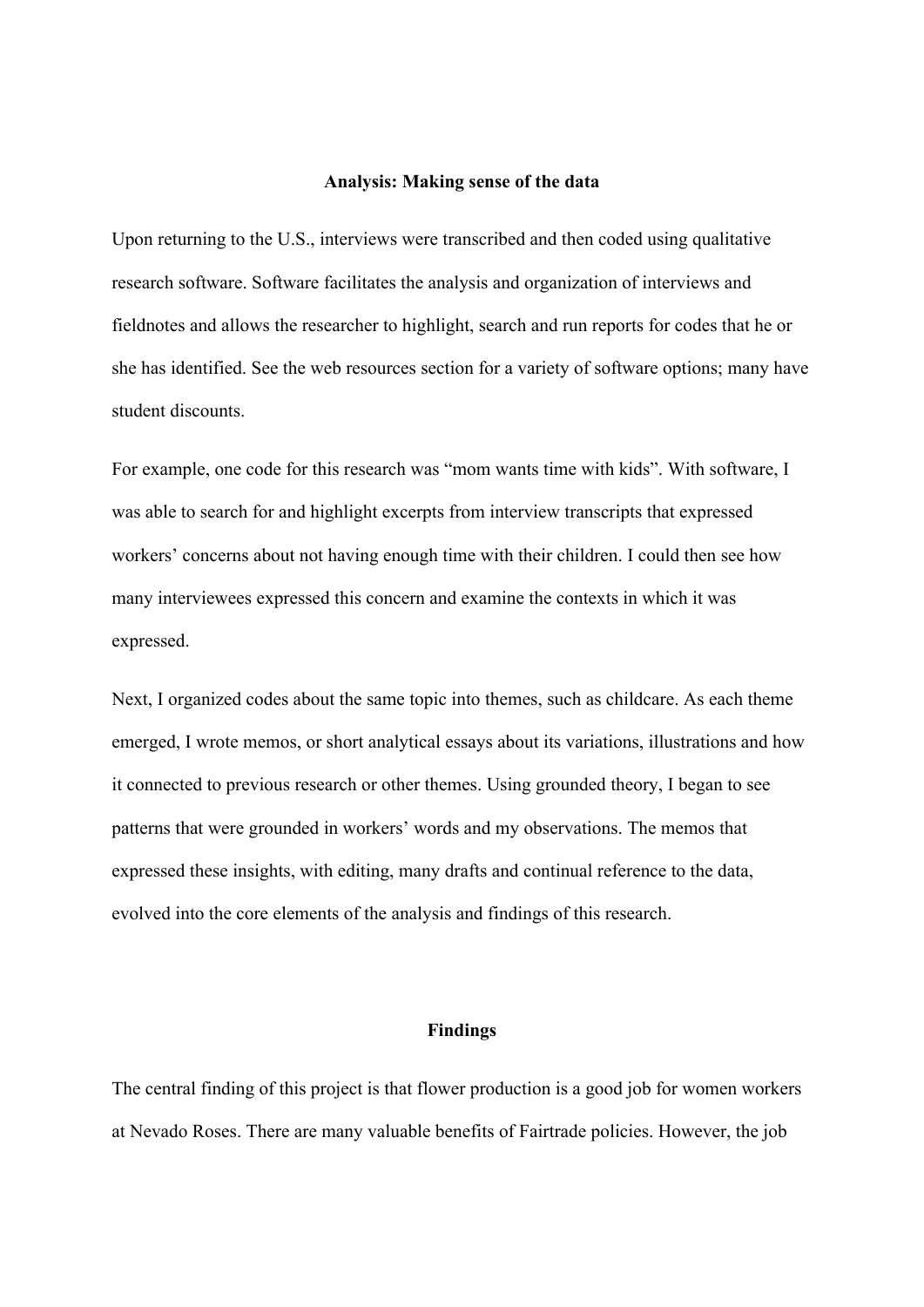still demands long hours, pays little and requires a constant struggle to balance work and family.

Women's primary concern was their children. Nevado's day care only served children less than six years old and low wages made the cost of childcare outside of this context prohibitive. This meant that children as young as six were sometimes left at home alone in the mornings before school began, and in the evenings before their parents returned from the flower farm.

Centering women in this study revealed these challenges and made it clear that there is room for improvement, even in the best of jobs in the Third World. Based on women's words, I argue for more flexible workplace policies, better wages, and ultimately, socialized childcare provided by the government. Industry, scholars and governments must continue to work toward valuing social reproduction and supporting workers' rights to spend time enjoying their work *and* their families.

#### **Conclusion**

In concluding this case, I'd like to leave the reader with the words of one of my interviewees, words that describe how she felt about her work, but also words that aptly describe ethnographic research—"Though it's hard it's beautiful" (*Como es duro es bonito)*. There will be challenges in all research stages, but sharing knowledge through ethnographic encounters is a beautiful process.

#### **Exercises and discussion questions**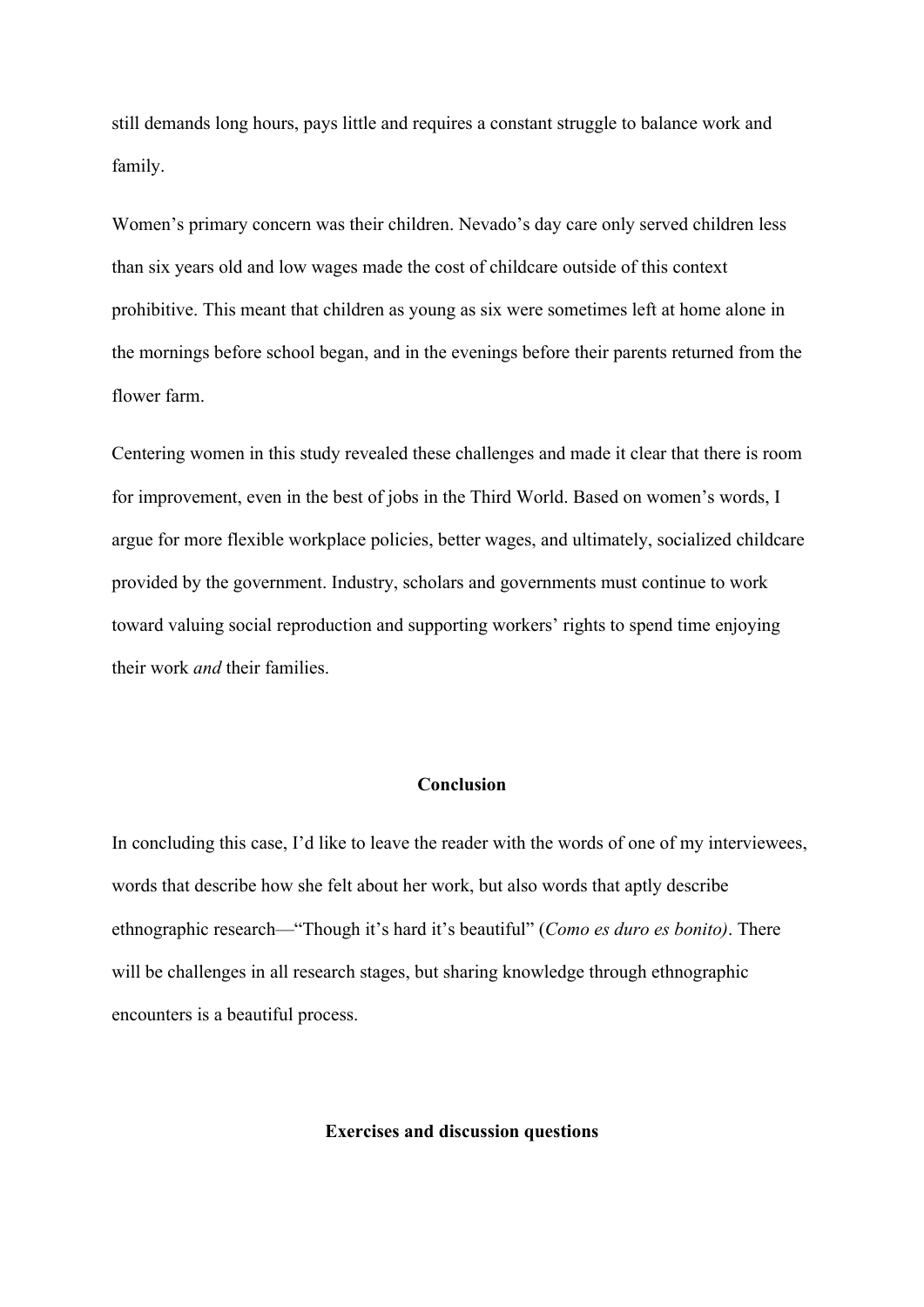- 1. Can you think of challenges that may arise when conducting interviews as "conversations with a purpose"? What strategies could you use to overcome these?
- 2. Why is developing reciprocal relationships important in ethnography and what are strategies, not employed for this project, which can create reciprocal relationships?
- 3. Take your classroom as a research setting. What is your positionality and difference? What positions of power and subordination do you have in relation to a friend or classmate or the professor? Why might your perspective be partial and what are the micropolitics of the setting?
- 4. Upon learning about subpar working conditions, would you have taken the same actions toward accountability as the researcher—to inquire about soap and notify management of the supervisor problem? Please explain any concerns you have about these actions, what you would have done, and why.
- 5. The researcher chose an ethnographic approach to gain in-depth understanding of daily life on the farm. What other methods could be employed to learn about working conditions or how could the method used here be improved? Thinking about sampling, data collection and data analysis, please prepare a brief description (1000 words or less) of an alternate research plan, or improvements to the ethnographic approach.
- 6. The researcher conducted all but three interviews in her second language and in a culture different from her own. In such a context, what are some problems that can arise and how can you safeguard against them?

## **Further reading**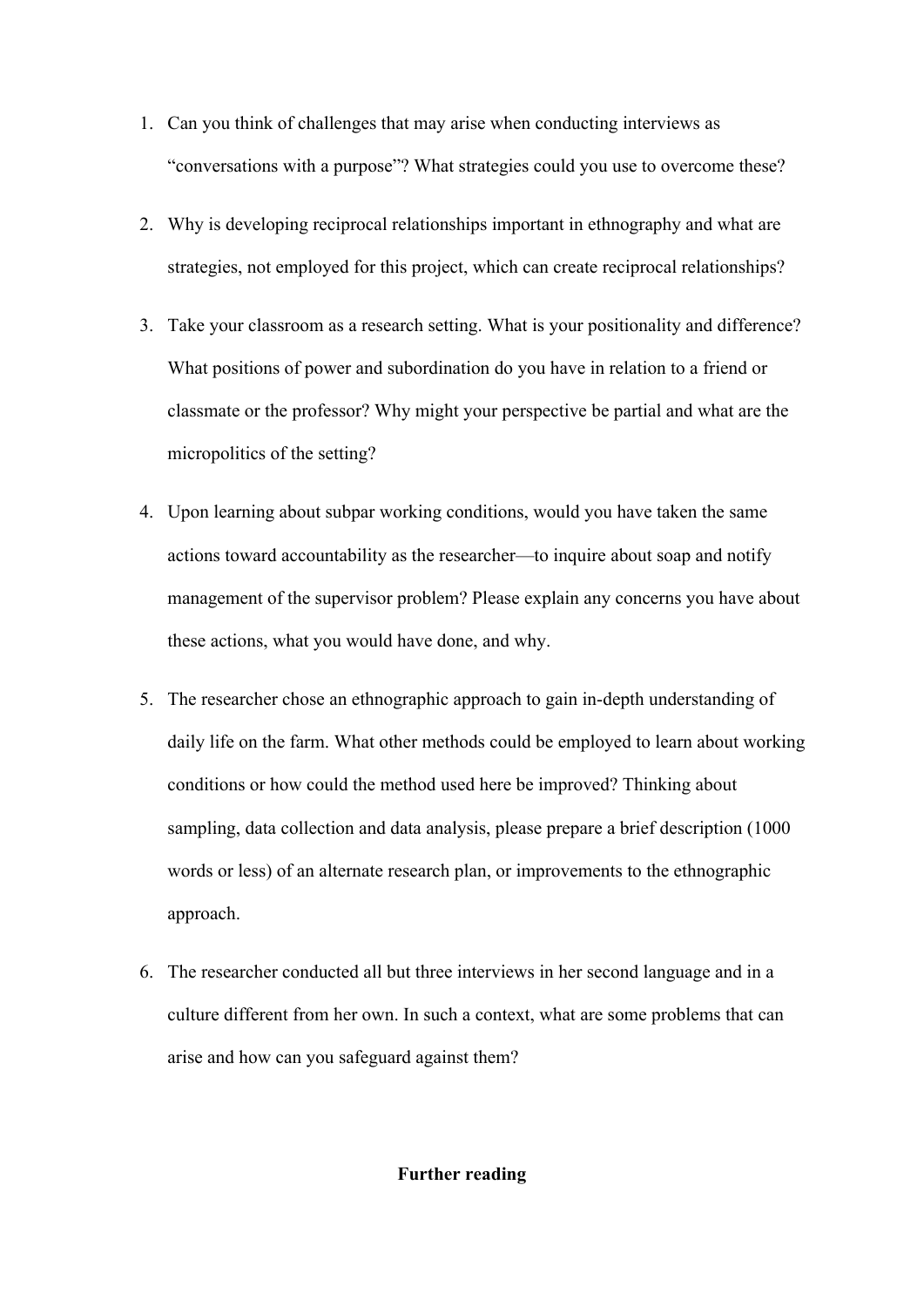Ellis, C. (2013). *Como es duro es bonito: Labor conditions and gendered complexities for women working on a fairtrade rose farm in Ecuador*. (Unpublished MA thesis). University of California Santa Barbara, Santa Barbara, USA.

Lofland, J., Snow, D., Anderson, L., & Lofland, L. H. (2006). *Analyzing social settings: A guide to qualitative observation and analysis* (4th ed.). Belmont, CA: Wadsworth.

## **Links to web resources**

Learn about Fair Trade

Fairtrade International: www.fairtrade.net

Fair World Project: www.fairworldproject.org

Qualitative Research Software

HyperRESEARCH and HyperTRANSCRIBE:

http://www.researchware.com/products.html

NVivo: http://www.qsrinternational.com/products\_nvivo.aspx

Dedoose: http://www.dedoose.com/

ATLAS.ti: http://www.atlasti.com/index.html

## **References**

Bhavnani, K. (1993). Tracing the contours: Feminist research and feminist objectivity. *Women's Studies International Forum, 16*(2), 95-104. doi:http://dx.doi.org/10.1016/0277-